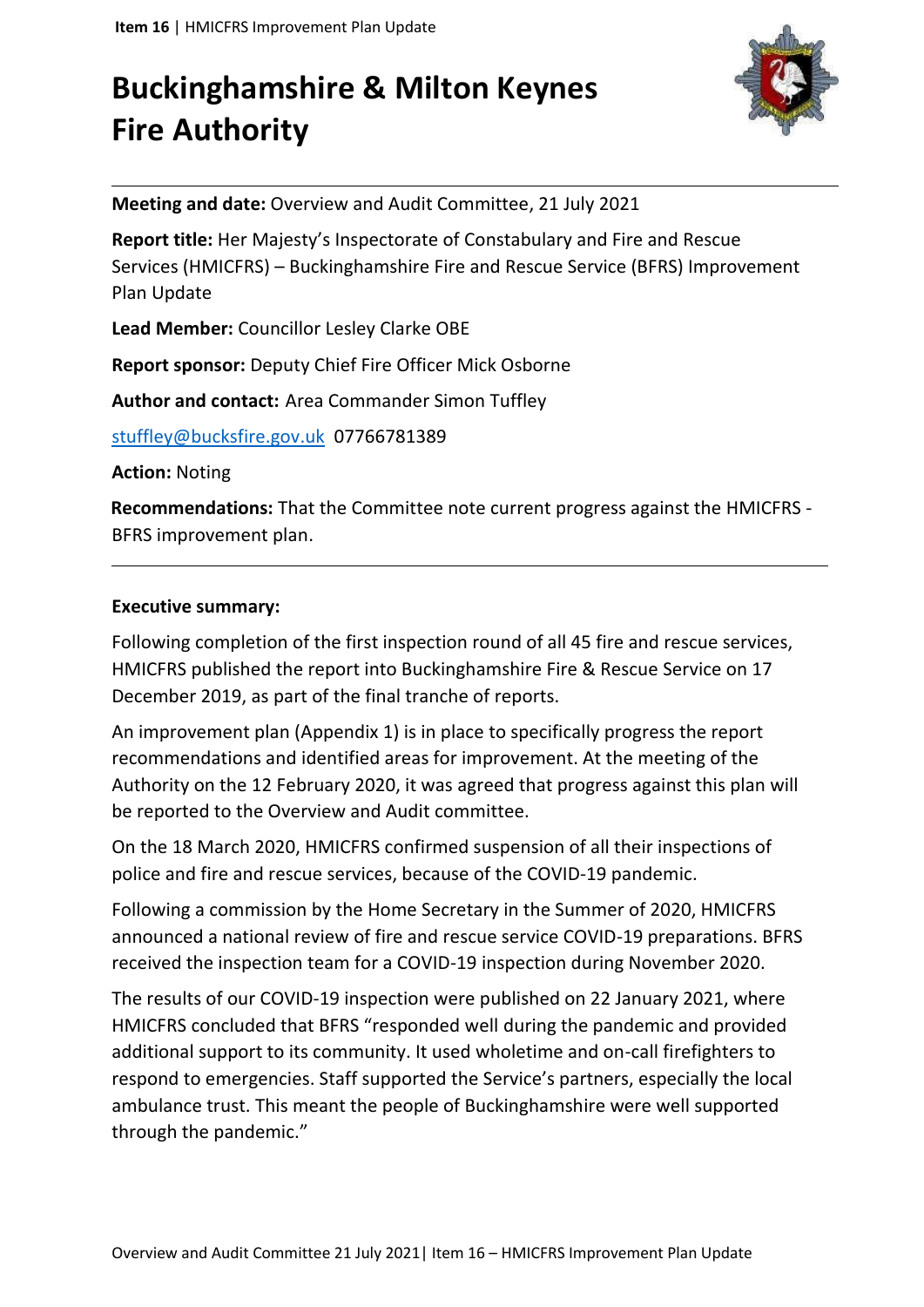The second round of inspections of all 44 (since Hampshire and Isle of Wight merged in 2021) fire and rescue services has now recommenced and BFRS is being inspected again as part of the Tranche one schedule, with our inspection taking place between 24 May 2021 and 9 July 2021.

Through the efforts of all our staff we continue make progress against the items in the current improvement plan and look forward to considering the findings of our latest inspection, which are to be published in the Autumn of 2021.

# **Financial implications:**

FRSs are not funded for the preparation for, resource implications of, HMICFRS inspections, nor is the Service charged. The inspections are funded directly by the Home Office. The Police are top sliced from their Government grants to fund the HMICFRS inspections of Police Forces. There has been no indication yet that this might be a future funding model for the inspection of FRSs.

## **Risk management:**

There remain reputational corporate risks to the organisation should we be judged as inadequate. The Service had already taken steps to mitigate this through having extensive internal and external audits of a number of areas of the Service. Notably, our operations have been subject to external independent assurance. Our Health, Safety and Wellbeing function has been independently audited by the Royal Society for the Prevention of Accidents and received a Gold Award.

## **Legal implications:**

The current Fire and Rescue Service National Framework issued under section 21 of the Fire and Rescue Services Act 2004, to which the Authority must have regard when carrying out its functions, states as follows at paragraph 7.5:

'Fire and rescue authorities must give due regard to reports and recommendations made by HMICFRS and – if recommendations are made – prepare, update and regularly publish an action plan detailing how the recommendations are being actioned. If the fire and rescue authority does not propose to undertake any action as a result of a recommendation, reasons for this should be given.'

It continues: 'When forming an action plan, the fire and rescue authority could seek advice and support from other organisations, for example, the National Fire Chiefs Council and the Local Government Association'.

## **Privacy and security implications:**

No privacy or security implications have been identified that are directly associated with this report or its appendices. The respective strands of the improvement plan have undergone Data Protection Impact Screening and full impact assessments have been completed and reviewed where appropriate.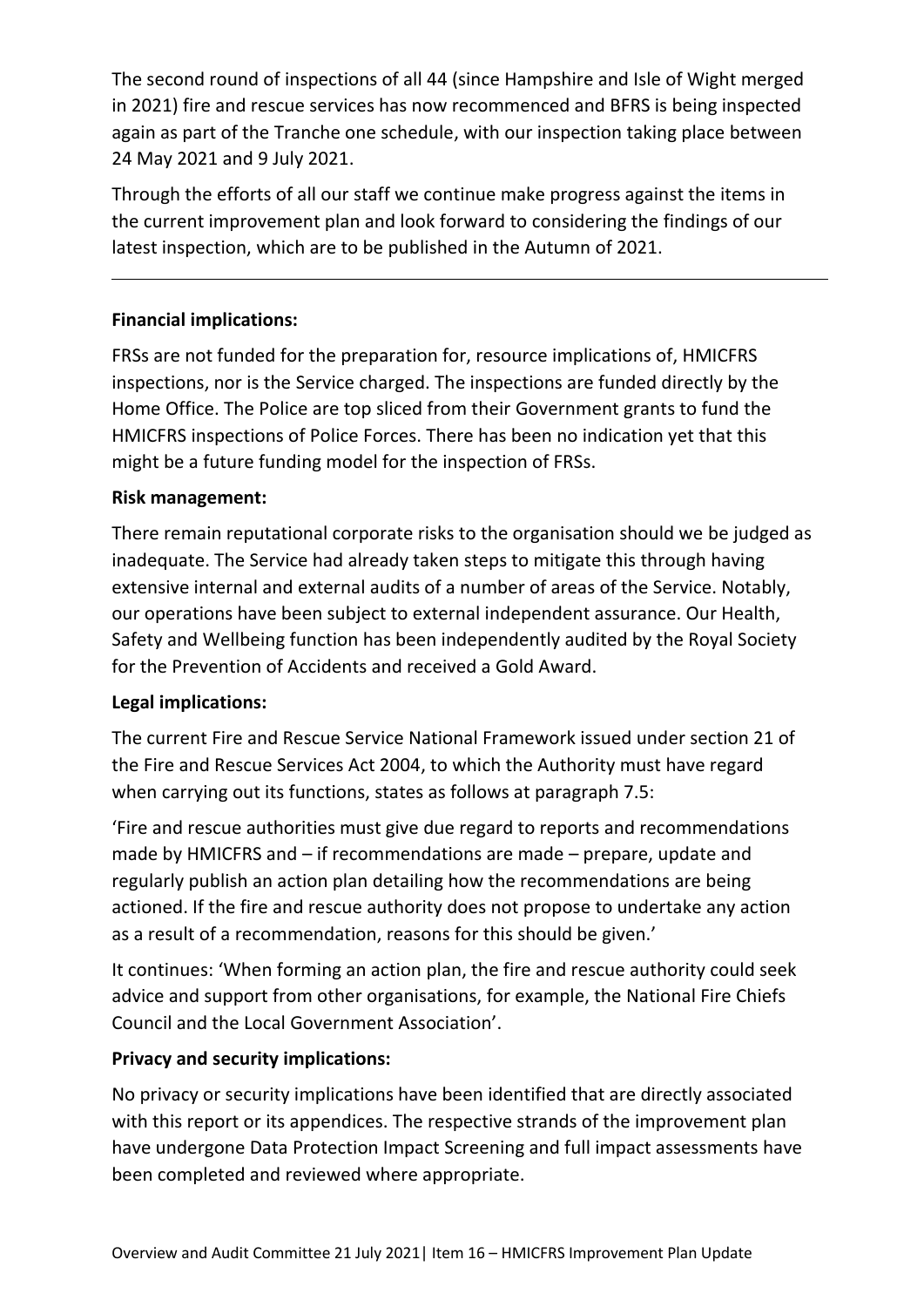The report and its appendices are not protectively marked.

# **Duty to collaborate:**

Each fire and rescue service is inspected individually.

Officers have developed our approach to inspection with other FRS partners, and with 'peer' support from Thames Valley and Gloucestershire Police Forces.

# **Health and safety implications:**

There are no Health, Safety or Wellbeing implications arising from this report.

# **Environmental implications:**

There are no environmental implications arising from this report.

# **Equality, diversity, and inclusion implications:**

Progress against our Equality, Diversity and Inclusion objectives are included within the updated improvement plan.

# **Consultation and communication:**

Specific areas for Service improvement have been identified through a number of workshops and working groups. These are being captured in relevant plans and will be reported on in the usual way, ultimately to the Overview and Audit Committee.

## **Background papers:**

14 February 2018 Fire Authority meeting (see pages 131 – 162): Our preparation plans together with our response to HMICFRS' consultation on the inspection methodology

https://bucksfire.gov.uk/documents/2020/03/140218 fire authority agenda.pdf/

14 November 2018 O & A preparation update (see pages 185-192):

[https://bucksfire.gov.uk/documents/2020/03/overview\\_and\\_audit\\_committee\\_agen](https://bucksfire.gov.uk/documents/2020/03/overview_and_audit_committee_agenda_and_reports_141118-min.pdf/) da and reports 141118-min.pdf/

13 February 2019 – Fire Authority preparation update (see pages 155-244):

https://bucksfire.gov.uk/documents/2020/03/130219 fire authority agenda.pdf/

23 January 2020 - Her Majesty's Inspectorate of Constabulary and Fire and Rescue Services (HMICFRS) – Buckinghamshire Fire and Rescue Service (BFRS) Inspection Findings Report:

[https://bucksfire.gov.uk/documents/2020/03/230120\\_item\\_7\\_hmicfrs\\_cover\\_report](https://bucksfire.gov.uk/documents/2020/03/230120_item_7_hmicfrs_cover_report_23012020__appendix-min.pdf/) [\\_23012020\\_\\_appendix-min.pdf/](https://bucksfire.gov.uk/documents/2020/03/230120_item_7_hmicfrs_cover_report_23012020__appendix-min.pdf/)

12 February 2020 - HMICFRS Inspection Findings Report – Action Plan:

[https://bucksfire.gov.uk/documents/2020/03/120220\\_item12\\_hmicfrs\\_inspection\\_fi](https://bucksfire.gov.uk/documents/2020/03/120220_item12_hmicfrs_inspection_findings.pdf/) [ndings.pdf/](https://bucksfire.gov.uk/documents/2020/03/120220_item12_hmicfrs_inspection_findings.pdf/)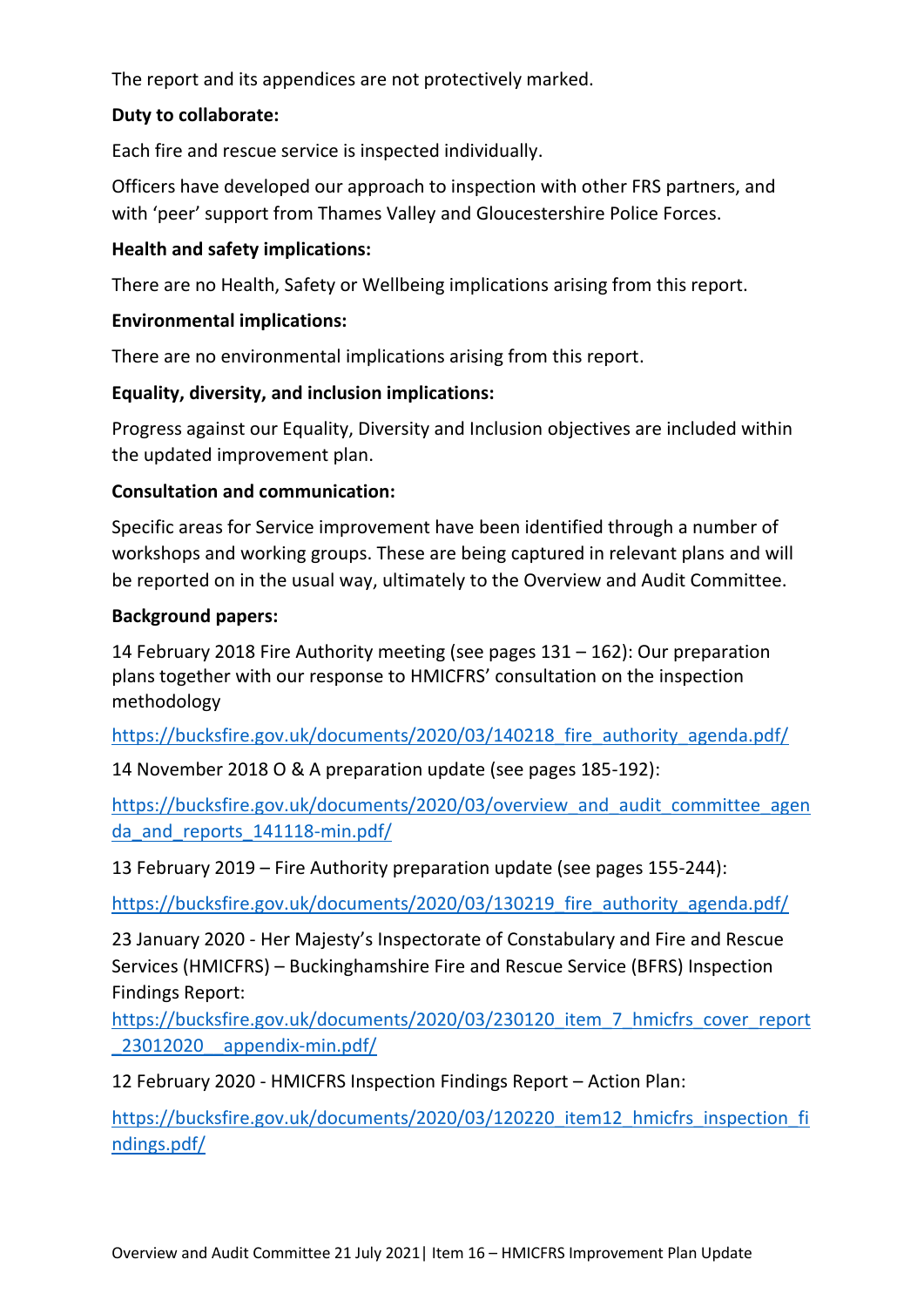22 July 2020- Her Majesty's Inspectorate of Constabulary and Fire and Rescue Services (HMICFRS) – Buckinghamshire Fire and Rescue Service (BFRS) Improvement Plan Update [https://bucksfire.gov.uk/documents/2020/07/item-18-hmicfrs-bfrs](https://bucksfire.gov.uk/documents/2020/07/item-18-hmicfrs-bfrs-inspection-improvement-plan.pdf/)[inspection-improvement-plan.pdf/](https://bucksfire.gov.uk/documents/2020/07/item-18-hmicfrs-bfrs-inspection-improvement-plan.pdf/)

11 November 2020 - Her Majesty's Inspectorate of Constabulary and Fire and Rescue Services (HMICFRS) –Buckinghamshire Fire and Rescue Service(BFRS) Improvement Plan Update [https://bucksfire.gov.uk/documents/2020/11/item-11-hmicfrs](https://bucksfire.gov.uk/documents/2020/11/item-11-hmicfrs-improvement-plan.pdf/)[improvement-plan.pdf/](https://bucksfire.gov.uk/documents/2020/11/item-11-hmicfrs-improvement-plan.pdf/)

| <b>Appendix</b> | Title                                       | <b>Protective Marking</b> |
|-----------------|---------------------------------------------|---------------------------|
|                 | HMICFRS INSPECTION REPORT-                  | Not protectively          |
|                 | <b>IMPROVEMENT PLAN Updated 28 May 2021</b> | marked                    |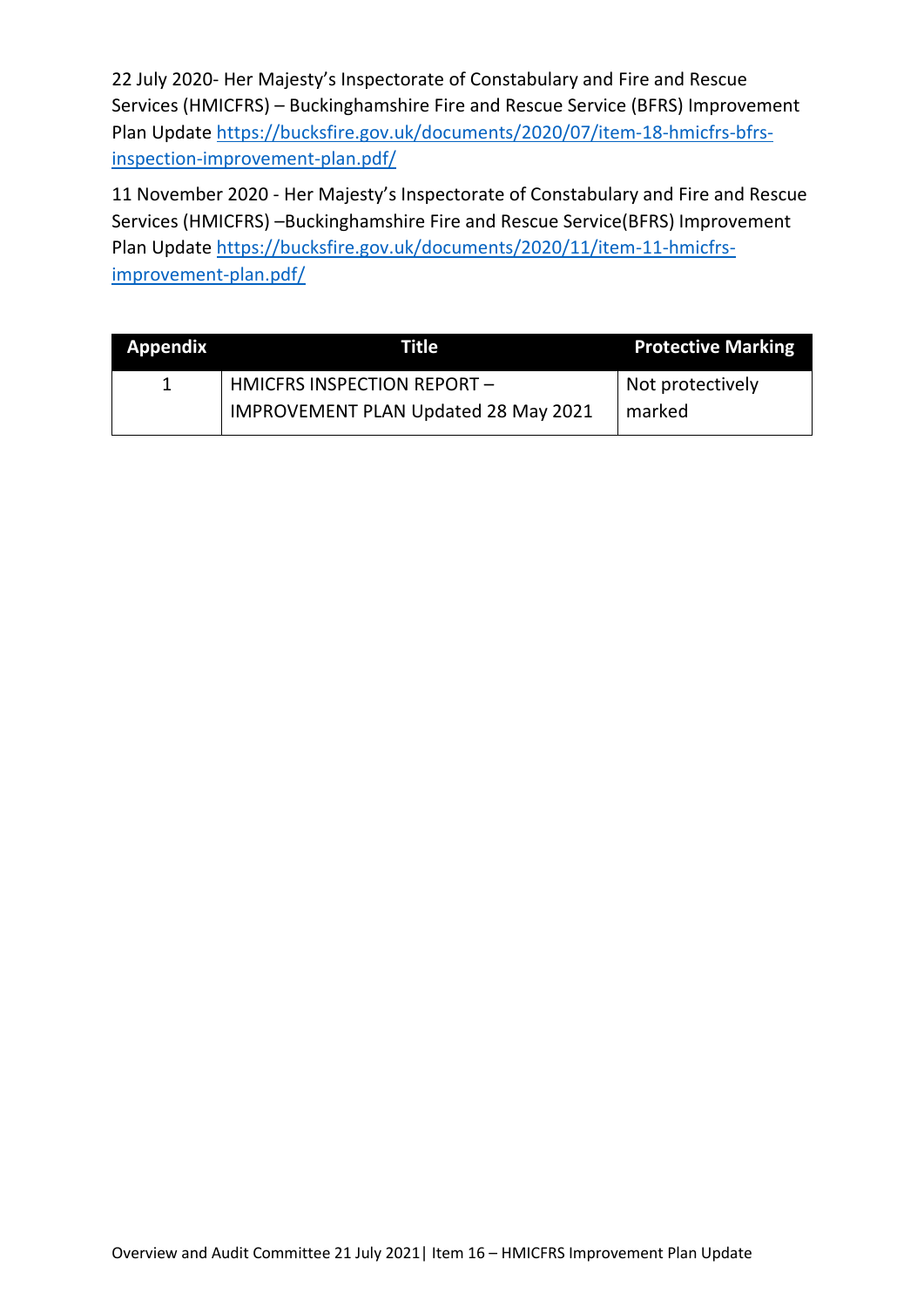**Overview and Audit Committee 21 July 2021**



| Report<br>Reference | <b>Inspection Pillar</b>             | <b>HMICFRS inspection</b><br>report item                      | <b>Improvement Activity</b>                                                                                                                                                                                                                                                                                                                                    | R/A/G |
|---------------------|--------------------------------------|---------------------------------------------------------------|----------------------------------------------------------------------------------------------------------------------------------------------------------------------------------------------------------------------------------------------------------------------------------------------------------------------------------------------------------------|-------|
|                     |                                      |                                                               | An evaluation of the prevention activity commenced in July 2020. The evaluation<br>uses a diagnostic methodology developed from academic research and with<br>colleagues from Manchester University. The approach uses the Viable Systems<br>Methodology, which has been adapted for the Service's purposes and forms the<br>basis of the evaluative approach. |       |
|                     |                                      | The service should<br>evaluate its                            | The evaluation has been separated by work-stream to enable a more focussed<br>and pragmatic approach. The initial phase included Fire and Wellness visits, Road<br>Safety, Youth Engagement and Safeguarding with the completion of the<br>remaining phase of the evaluation being placed on hold to facilitate work on<br>Covid.                              | A     |
| Page 11             | Prevention - Area<br>for improvement | prevention work, so it<br>understands the<br>benefits better. | An evaluation of the behaviour change brought about by Fire & Wellness visits<br>has been completed and is being used to inform a targeted program of<br>knowledge acquisition for operational staff.                                                                                                                                                          |       |
|                     |                                      |                                                               | Service delivery area profiles have been developed and launched to all nine<br>service delivery areas. These documents provide information on community risk<br>and incident demands/trends.                                                                                                                                                                   |       |
|                     |                                      |                                                               | Benchmarking reports have been developed to assist in the comparison between<br>Service areas and the national statistical data.                                                                                                                                                                                                                               |       |
|                     |                                      |                                                               | Objectives are now being developed to address priority Prevention objectives<br>bespoke to Service area requirements.                                                                                                                                                                                                                                          |       |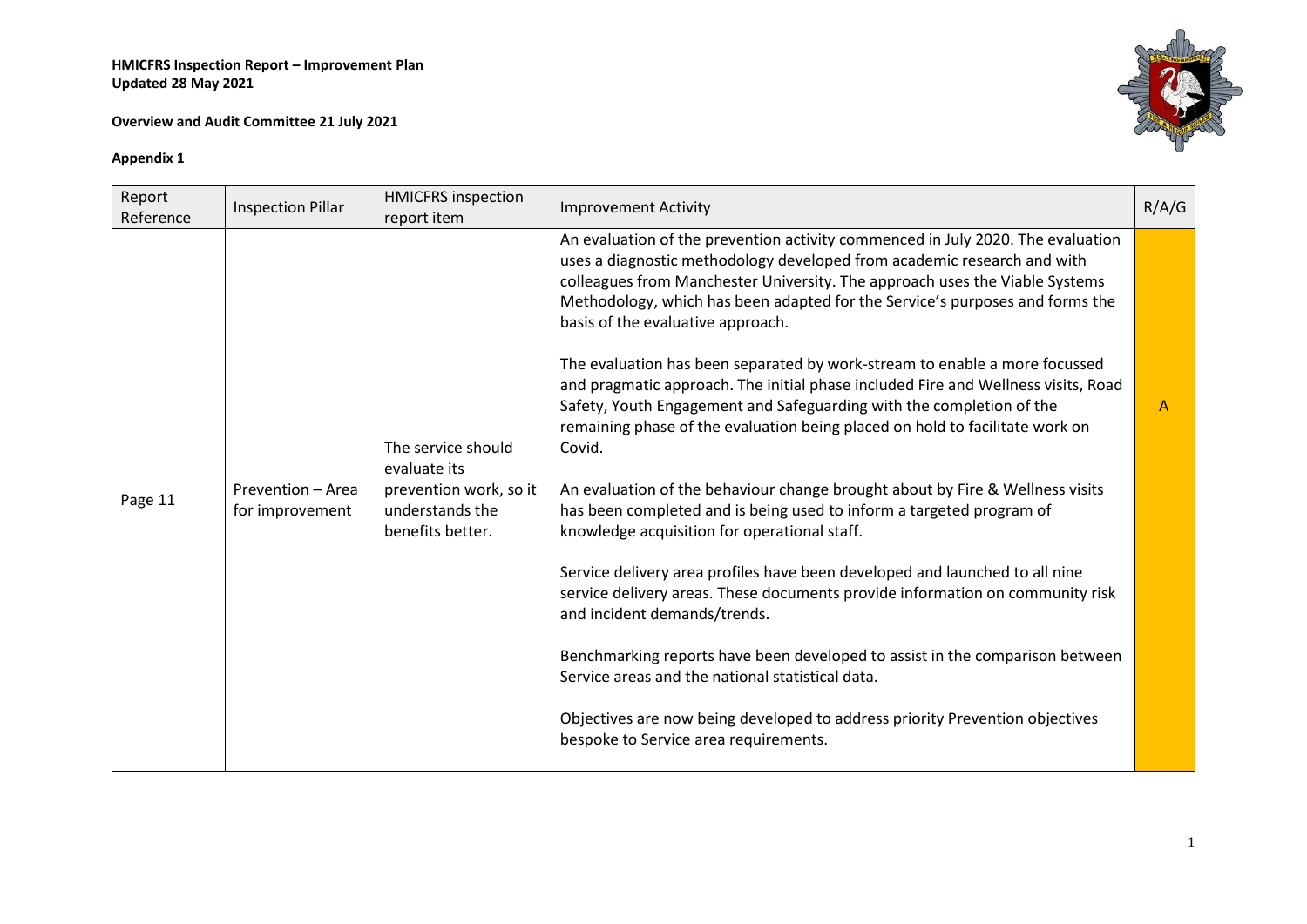**Overview and Audit Committee 21 July 2021**



| Page 11 | Prevention - Area<br>for improvement | The service should<br>understand the<br>reasons for its<br>reducing number of<br>prevention visits and<br>consider how it can<br>better target those<br>who are most at risk<br>to fire. | An increased shift to referral-led Prevention visits has been implemented from<br>April 2019 to utilise Service resources more effectively.<br>A successful recruitment campaign has been undertaken within the<br>administration team which has seen the three administration teams back to full<br>establishment; the administration teams are responsible for screening and<br>booking Fire and Wellness visits, and were previously under-established,<br>affecting the ability to book visits.<br>Funding agreed by the Authority to establish a number of new Prevention posts<br>is helping to oversee and deliver Fire & Wellness visits in specific buildings. This<br>additional capacity will address the volume of Prevention visits in identified areas<br>of increased risk, including the delivery of a program of high-rise interventions<br>and engagement with the occupants of specialised housing. These new posts<br>have been filled with a CS Team Leader and two CS Technician roles alongside an<br>onboarding program of relevant training.<br>Planning meetings linked to the first phase of the Prevention evaluation are now<br>integral to driving the Prevention agenda forward, addressing evaluation<br>findings, scrutinising all staff workstreams and the capacity to deliver. | G |
|---------|--------------------------------------|------------------------------------------------------------------------------------------------------------------------------------------------------------------------------------------|--------------------------------------------------------------------------------------------------------------------------------------------------------------------------------------------------------------------------------------------------------------------------------------------------------------------------------------------------------------------------------------------------------------------------------------------------------------------------------------------------------------------------------------------------------------------------------------------------------------------------------------------------------------------------------------------------------------------------------------------------------------------------------------------------------------------------------------------------------------------------------------------------------------------------------------------------------------------------------------------------------------------------------------------------------------------------------------------------------------------------------------------------------------------------------------------------------------------------------------------------------------------------------------------------------------------|---|
|         |                                      |                                                                                                                                                                                          | Post-incident intervention is being reinvigorated through input on the revised<br>procedure supported by adjustment to processes which enable this activity to be<br>more effectively recorded in our Premises Risk Management System (PRMS).                                                                                                                                                                                                                                                                                                                                                                                                                                                                                                                                                                                                                                                                                                                                                                                                                                                                                                                                                                                                                                                                      |   |
| Page 14 | Protection - Area<br>for improvement | The service should<br>ensure it allocates<br>enough resources to a<br>prioritised and risk-                                                                                              | Following the Fire Authority's approval of a significant Protection growth bid at<br>the February 2020 Fire Authority meeting, we have now recruited into all the<br>posts including a newly created apprentice fire safety role. There was one<br>exception, which was recruiting into the High Risk Residential Building Manager                                                                                                                                                                                                                                                                                                                                                                                                                                                                                                                                                                                                                                                                                                                                                                                                                                                                                                                                                                                 |   |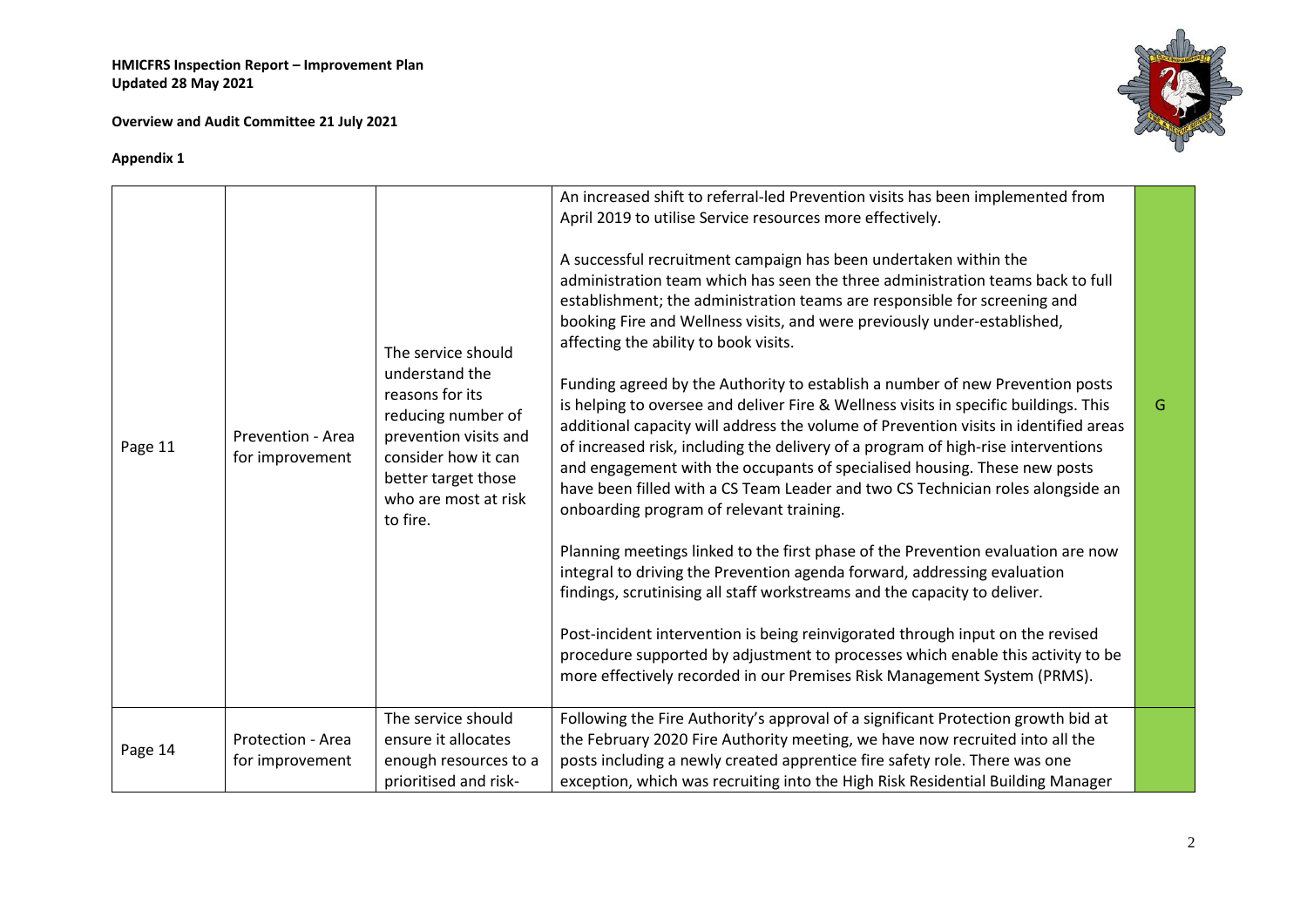**Overview and Audit Committee 21 July 2021**



| based inspection | (HRRB) role. This is due to the essential criteria for specific technical                                                                                                                                                                                                                                                                                                                                                |   |
|------------------|--------------------------------------------------------------------------------------------------------------------------------------------------------------------------------------------------------------------------------------------------------------------------------------------------------------------------------------------------------------------------------------------------------------------------|---|
| programme.       | qualifications.                                                                                                                                                                                                                                                                                                                                                                                                          |   |
|                  | Due to these additional challenges, we undertook a review of the department<br>structure to ensure the required resources are available in the correct locations,<br>based on the risk profile for each area. This resulted in the creation of lead teams<br>and references in specialist areas, such as: enforcement and prosecution;<br>specialised housing; and High-Risk Residential Buildings (HRRB).               |   |
|                  | Three of the new posts have been filled with support staff, and those not<br>currently fully qualified and competent have received significant investment and<br>are nearing completion of their training and probationary periods.                                                                                                                                                                                      | G |
|                  | The fourth (manager) post has been redesignated through internal role<br>movements as an operational Station Commander post. Fulfilling this post with a<br>suitably qualified and experienced manager and increasing the out of hours<br>Protection cover for undertaking emergency enforcement action and responding<br>to operational incidents, where a Protection officer can add specialist advice and<br>support. |   |
|                  | The HRRB team are focussing on the delivery of the Building Risk Review<br>Programme (BRRP) and supporting the review and development of a new Risk<br>Based Inspection Programme (RBIP) methodology.                                                                                                                                                                                                                    |   |
|                  | Due to the global pandemic, the development of the new RBIP methodology and<br>its piloting has been delayed and should go ahead from 1 June 2021.                                                                                                                                                                                                                                                                       |   |
|                  | A range of approaches will be developed to engage with those premises that<br>aren't deemed as the highest risk. This will include business engagement,<br>workshops/ seminars, and response crew thematic reviews.                                                                                                                                                                                                      |   |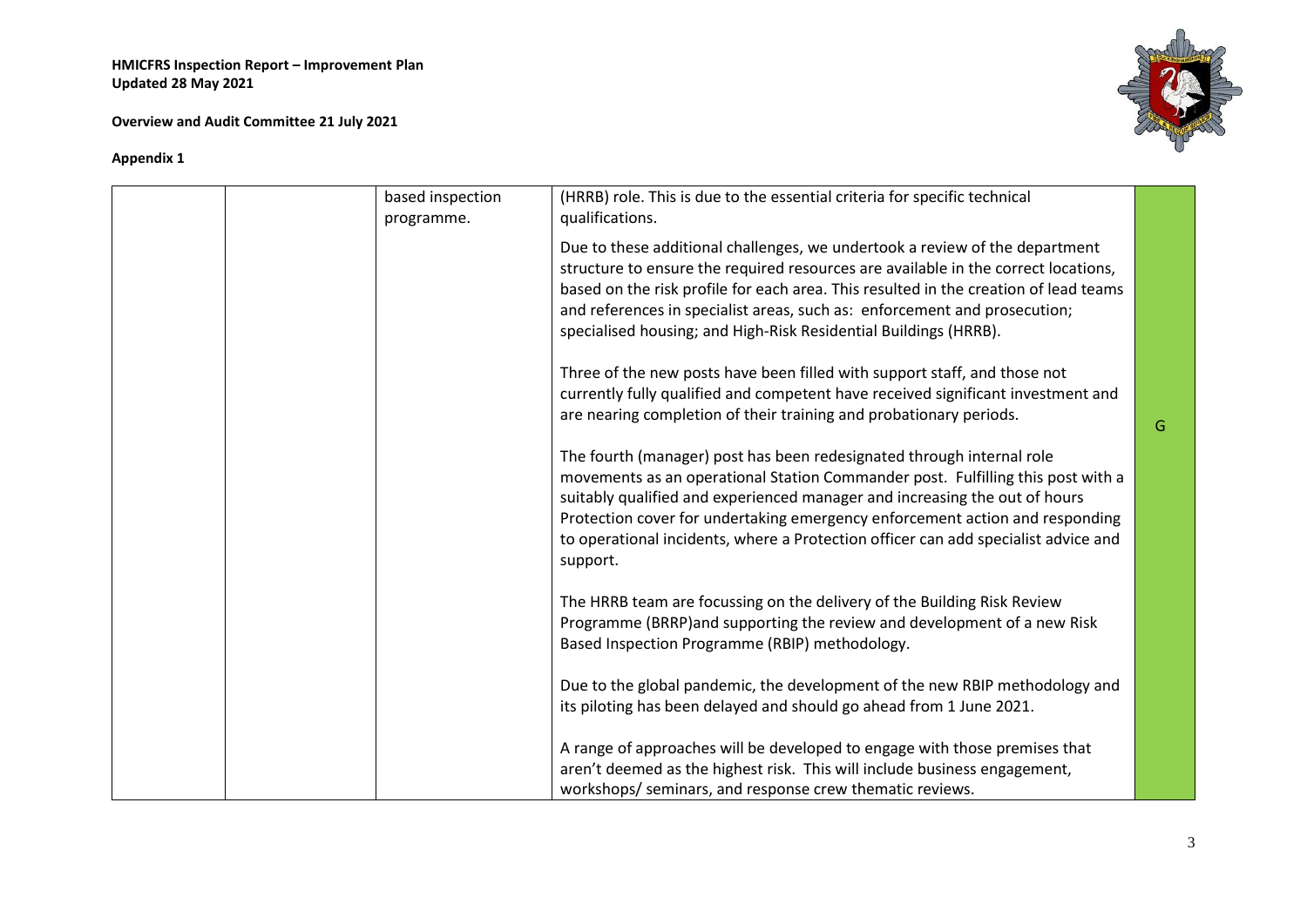**Overview and Audit Committee 21 July 2021**



| Page 14 | Protection - Area<br>for improvement | The service should<br>review its response to<br>false alarms to ensure<br>operational resources<br>are used effectively<br>(termed 'unwanted<br>fire signals'). | An evaluation of the policy on Automatic Fire Alarms (AFAs) commenced in July<br>2020, as part of a collaborative project with Oxfordshire and Royal Berkshire fire<br>and rescue services. Due to COVID-19 pressures, the three-service approach has<br>been paused, however work in this Service continues. The evaluation uses a<br>diagnostic methodology developed from academic research and with colleagues<br>from Manchester University. The approach uses a methodology, which has been<br>adapted for the Service's purposes and forms the basis of the evaluative<br>approach.<br>The evaluation is considering two linked areas, response to AFAs and Unwanted<br>Fire Signals (UwFSs).<br>Data analysis continues to identify the cost and value to all stakeholders, from<br>BFRS attending all AFAs. On completion of this evaluation, an options paper will<br>be taken to the Fire Authority for decision.<br>The current UwFS Officer post and processes are undergoing evaluation to<br>inform options going forward, as we recognise some early initial benefits and<br>that the rate of reductions in UwFSs have levelled out over recent years.<br>Response crews are to undergo Protection training, which will improve their<br>knowledge of the built environment and expectations of basic fire safety<br>measures and management. This will also enable them to undertake fire safety | Α |
|---------|--------------------------------------|-----------------------------------------------------------------------------------------------------------------------------------------------------------------|-------------------------------------------------------------------------------------------------------------------------------------------------------------------------------------------------------------------------------------------------------------------------------------------------------------------------------------------------------------------------------------------------------------------------------------------------------------------------------------------------------------------------------------------------------------------------------------------------------------------------------------------------------------------------------------------------------------------------------------------------------------------------------------------------------------------------------------------------------------------------------------------------------------------------------------------------------------------------------------------------------------------------------------------------------------------------------------------------------------------------------------------------------------------------------------------------------------------------------------------------------------------------------------------------------------------------------------------------------------------------------------------------------------------|---|
|         |                                      |                                                                                                                                                                 | engagement and thematic activities at simple and lower risk premises. Although<br>these lower-level activities will not be counted as audits for the purposes of<br>reporting to the Home Office, they will assist in identifying non-compliance,                                                                                                                                                                                                                                                                                                                                                                                                                                                                                                                                                                                                                                                                                                                                                                                                                                                                                                                                                                                                                                                                                                                                                                 |   |
|         |                                      |                                                                                                                                                                 | improving knowledge and keeping people safe.                                                                                                                                                                                                                                                                                                                                                                                                                                                                                                                                                                                                                                                                                                                                                                                                                                                                                                                                                                                                                                                                                                                                                                                                                                                                                                                                                                      |   |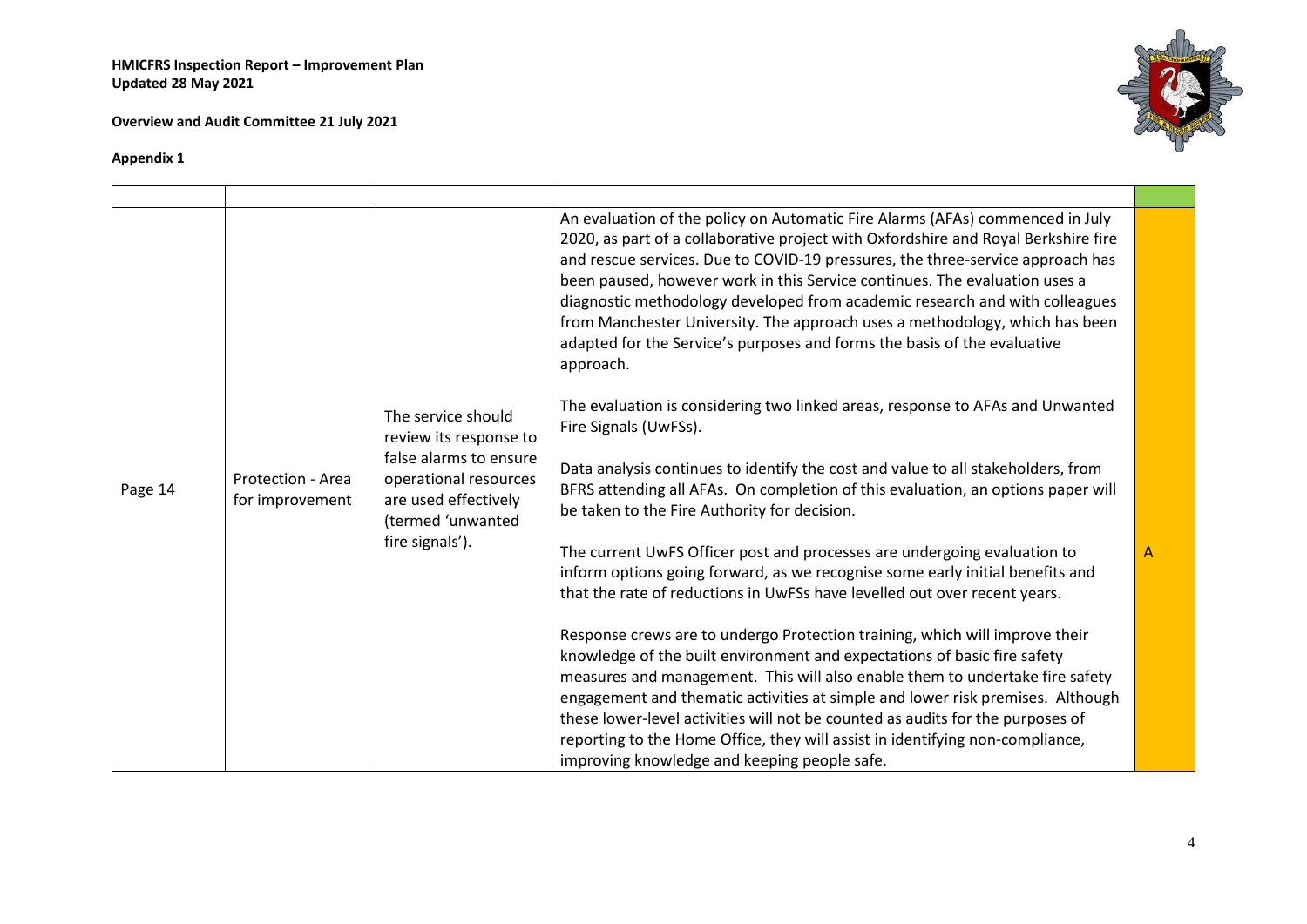**Overview and Audit Committee 21 July 2021**



|         |                                      |                                                                                                                   | Capacity to deliver proactive engagement activity has been limited due to<br>vacancies in an already small Protection department. These posts have now<br>been filled and training up to Level 4 Diploma accreditation is currently<br>underway.<br>The creation of additional posts enables the increased capacity to focus work on<br>targeted engagement of lower risk premises that may not be included within a         |                |
|---------|--------------------------------------|-------------------------------------------------------------------------------------------------------------------|------------------------------------------------------------------------------------------------------------------------------------------------------------------------------------------------------------------------------------------------------------------------------------------------------------------------------------------------------------------------------------------------------------------------------|----------------|
|         |                                      |                                                                                                                   | refreshed Risk Based Inspection Programme (RBIP).                                                                                                                                                                                                                                                                                                                                                                            |                |
|         |                                      | The service should<br>ensure it works with                                                                        | Utilising Home Office Grant funding has enabled us to engage a number of<br>individuals on fixed term contracts to focus on business engagement.                                                                                                                                                                                                                                                                             |                |
|         |                                      | local businesses and                                                                                              | Activity has significantly increased in this area, in a time where physical                                                                                                                                                                                                                                                                                                                                                  | $\overline{A}$ |
| Page 14 | Protection - Area<br>for improvement | large organisations to<br>share information and<br>expectations on<br>compliance with fire<br>safety regulations. | engagement has been severely restricted. Website and Social Media activity,<br>press releases, radio interviews, Milton Keynes Open University induction<br>programme, Care Home virtual seminar (planned for 23 June 2021), including<br>OFRS and RBFRS.                                                                                                                                                                    |                |
|         |                                      |                                                                                                                   | Web site development is underway, to consider a number of planned activities:                                                                                                                                                                                                                                                                                                                                                |                |
|         |                                      |                                                                                                                   | • Self-Assessment form to target lower risk premises.<br>• An app/ web-based alert system, or other means of sharing alerts with people<br>and businesses who have signed up to receive alerts from us, relevant to their<br>interest or work sector.<br>• A range of forms that the public could use to make referrals for community or<br>business fire safety advice and support. This could include a tool for people in |                |
|         |                                      |                                                                                                                   | high-rise flats who wish to raise concerns about the way the flats are being run<br>by the management company from a fire safety point of view but are not sure<br>how to do so.                                                                                                                                                                                                                                             |                |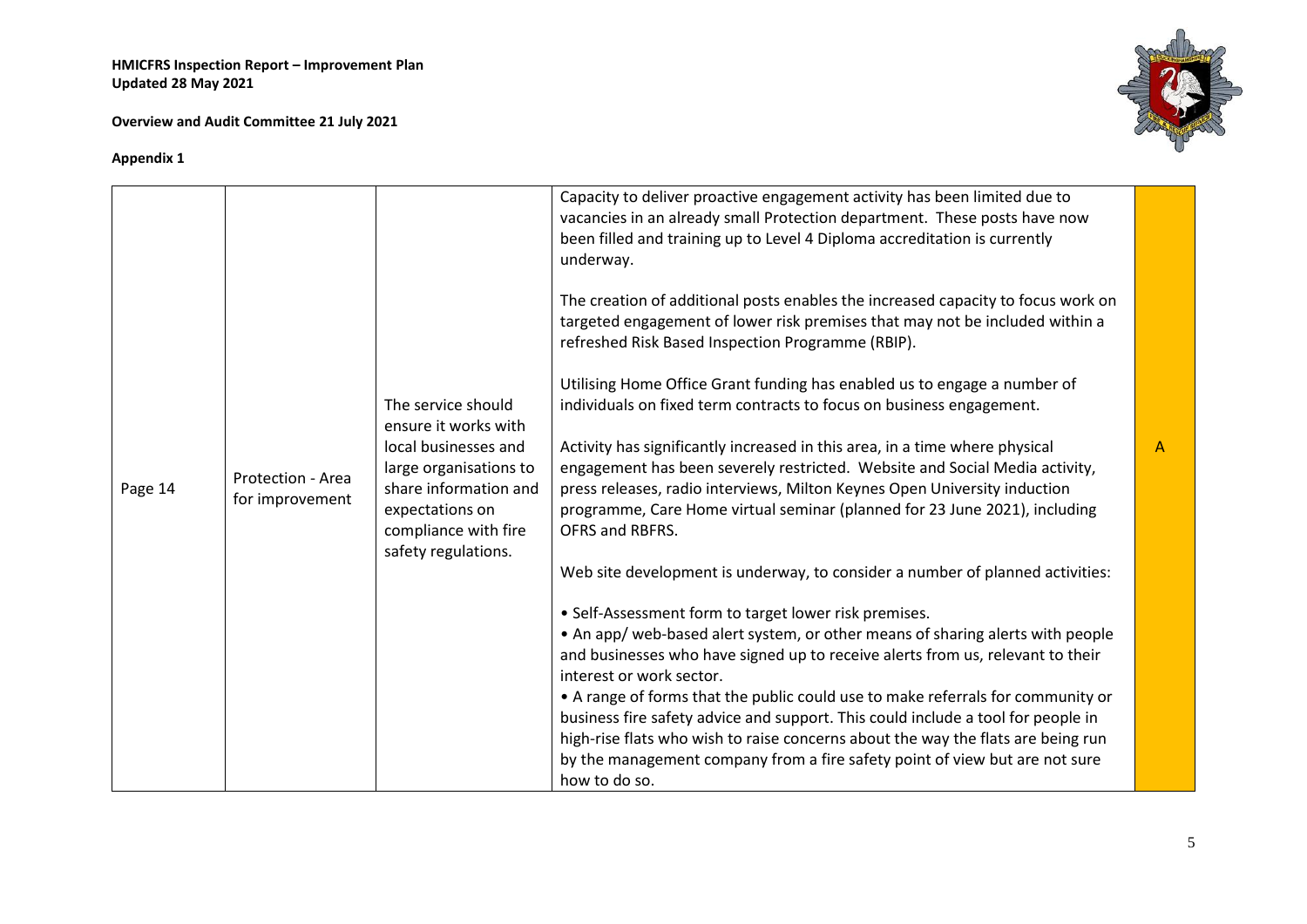**Overview and Audit Committee 21 July 2021**



|         |                                    |                                                                                                              | • A means of receiving information from Responsible Persons for High Rise<br>residential premises, as detailed in the Grenfell Tower Phase 1<br>recommendations.                                                                                                                                                                                                                                                                                                                                                                                                                                                                                                                                                                                                                                                                                                                                                                                                                                                                                                                                                                                                                                                                                                     |   |
|---------|------------------------------------|--------------------------------------------------------------------------------------------------------------|----------------------------------------------------------------------------------------------------------------------------------------------------------------------------------------------------------------------------------------------------------------------------------------------------------------------------------------------------------------------------------------------------------------------------------------------------------------------------------------------------------------------------------------------------------------------------------------------------------------------------------------------------------------------------------------------------------------------------------------------------------------------------------------------------------------------------------------------------------------------------------------------------------------------------------------------------------------------------------------------------------------------------------------------------------------------------------------------------------------------------------------------------------------------------------------------------------------------------------------------------------------------|---|
| Page 16 | Response - Area<br>for Improvement | The service should<br>ensure it has a<br>sustainable system to<br>provide its operational<br>response model. | Following a review of the resourcing model, the Service has commenced work to<br>further improve availability of appliances and disposition of staff. The<br>introduction of new on-call contracts has led to a new employment proposition<br>for staff, which in turn provides greater resilience and opportunity.<br>Total staffing numbers remain low, and the review has identified a range of areas<br>in which efficiency can be improved. These efficiencies are supported by the<br>introduction of 20 additional firefighters to the establishment following<br>successful growth bids in 2020.<br>The Resource Management Team is currently being re-structured to provide<br>more capacity within the team. This re-structure will result in future efficiencies<br>in how the department resources fire appliances. The focus will be on Fire<br>Service Rota (FSR) development and predicting and planning effectively for<br>shortages.<br>Integration between FSR and Vision is nearing completion. From June/July 2021<br>this project will enable on-call fire fighters to make themselves available for not<br>only their closest appliance providing immediate cover, but also other appliances<br>on a second and third-line availability basis. | G |
| Page 16 | Response - Area<br>for Improvement | The service should<br>improve the<br>availability of its on-                                                 | A revised approach to On-Call awareness sessions has been created and<br>delivered online (virtual) on three occasions now. This has seen an increase in<br>new applications.                                                                                                                                                                                                                                                                                                                                                                                                                                                                                                                                                                                                                                                                                                                                                                                                                                                                                                                                                                                                                                                                                        |   |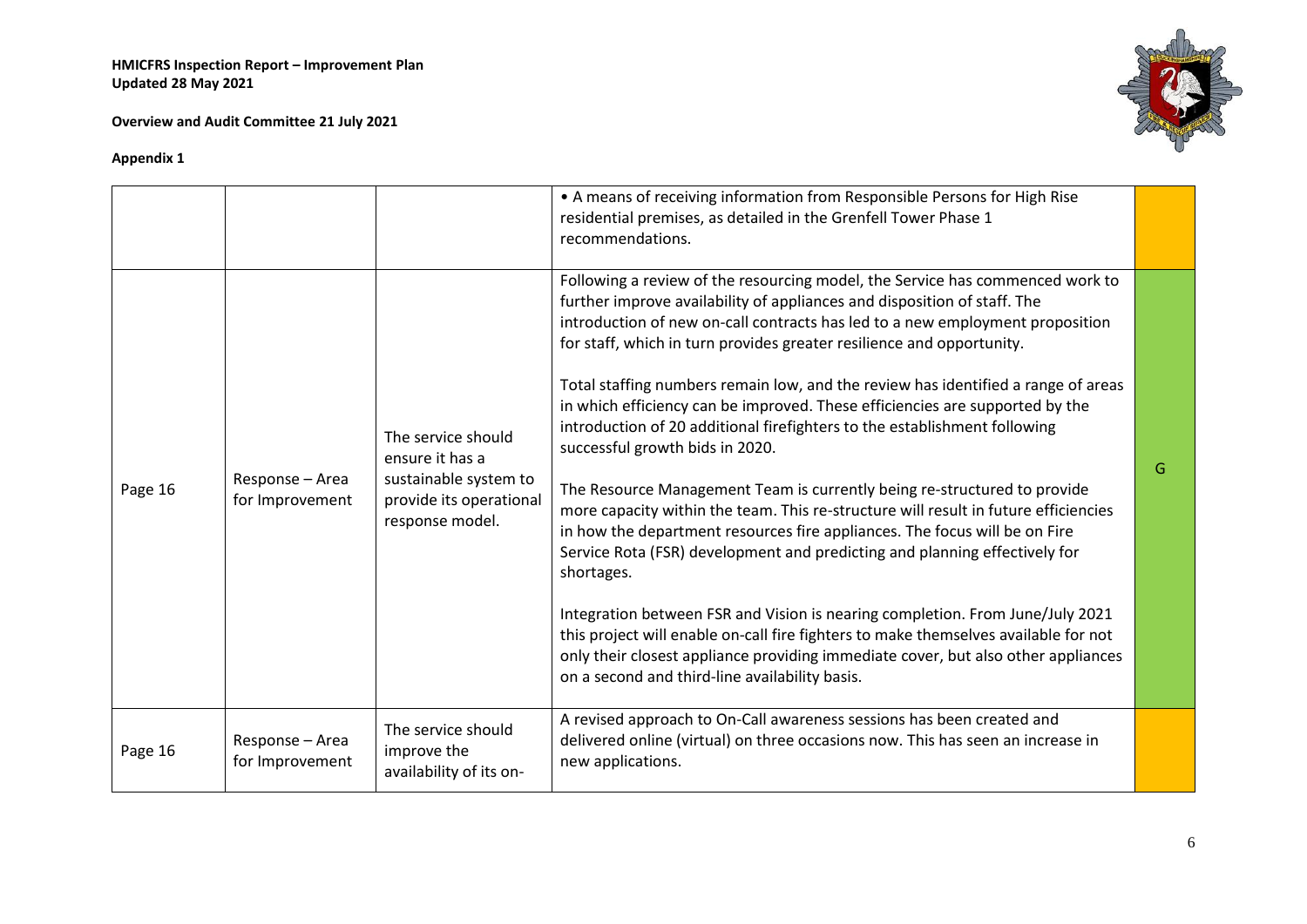**Overview and Audit Committee 21 July 2021**



|         |                                  | call fire engines to<br>respond to incidents.                                                            | A new On-Call Contract was introduced in 2018 which created four availability<br>options. This ranged from immediate response through 20mins, 60mins and 3-<br>hour response to mobilising.<br>A new resource management system (FSR - Fire Service Rota) was introduced and<br>the resilience availability options are being developed into the system. The<br>strategic resourcing model identifies three On-Call appliances with up-to 10<br>minute mobilisation availability.                                                                                                                                                                                                                                                                                                                                                                                                                                                                                                                                                                                                                  | $\mathsf{A}$ |
|---------|----------------------------------|----------------------------------------------------------------------------------------------------------|----------------------------------------------------------------------------------------------------------------------------------------------------------------------------------------------------------------------------------------------------------------------------------------------------------------------------------------------------------------------------------------------------------------------------------------------------------------------------------------------------------------------------------------------------------------------------------------------------------------------------------------------------------------------------------------------------------------------------------------------------------------------------------------------------------------------------------------------------------------------------------------------------------------------------------------------------------------------------------------------------------------------------------------------------------------------------------------------------|--------------|
| Page 23 | Efficiency $-$<br>Recommendation | Ensure it has the<br>capacity and capability<br>to support its activity<br>in its public safety<br>plan; | Officers adopted a zero-based budget approach when developing the budget<br>proposal for 2020/21. This approach has been developed alongside the new<br>Public Safety Plan and feedback from our recent inspection report from<br>HMICFRS.<br>Although our report noted that the Inspectorate "would like to see<br>improvements in the year ahead, but without increased funding, it is difficult to<br>see where progress can be made" the zero-based budget approach has identified<br>some key opportunities within the current budgetary constraints:<br>Increasing the wholetime establishment by up to 20 firefighters in<br>2020/21, with the potential to increase by a further 10 in the following<br>year (depending on the outcome of the comprehensive spending review)<br>Increasing the Protection team by 4 FTEs and introducing a Team Leader<br>role and two further FTEs into the Prevention team.<br>Introducing a Head of Technology, Transformation and Portfolio<br>$\bullet$<br>Management Office (PMO) to manage the actions required following our<br>inspection report. | A            |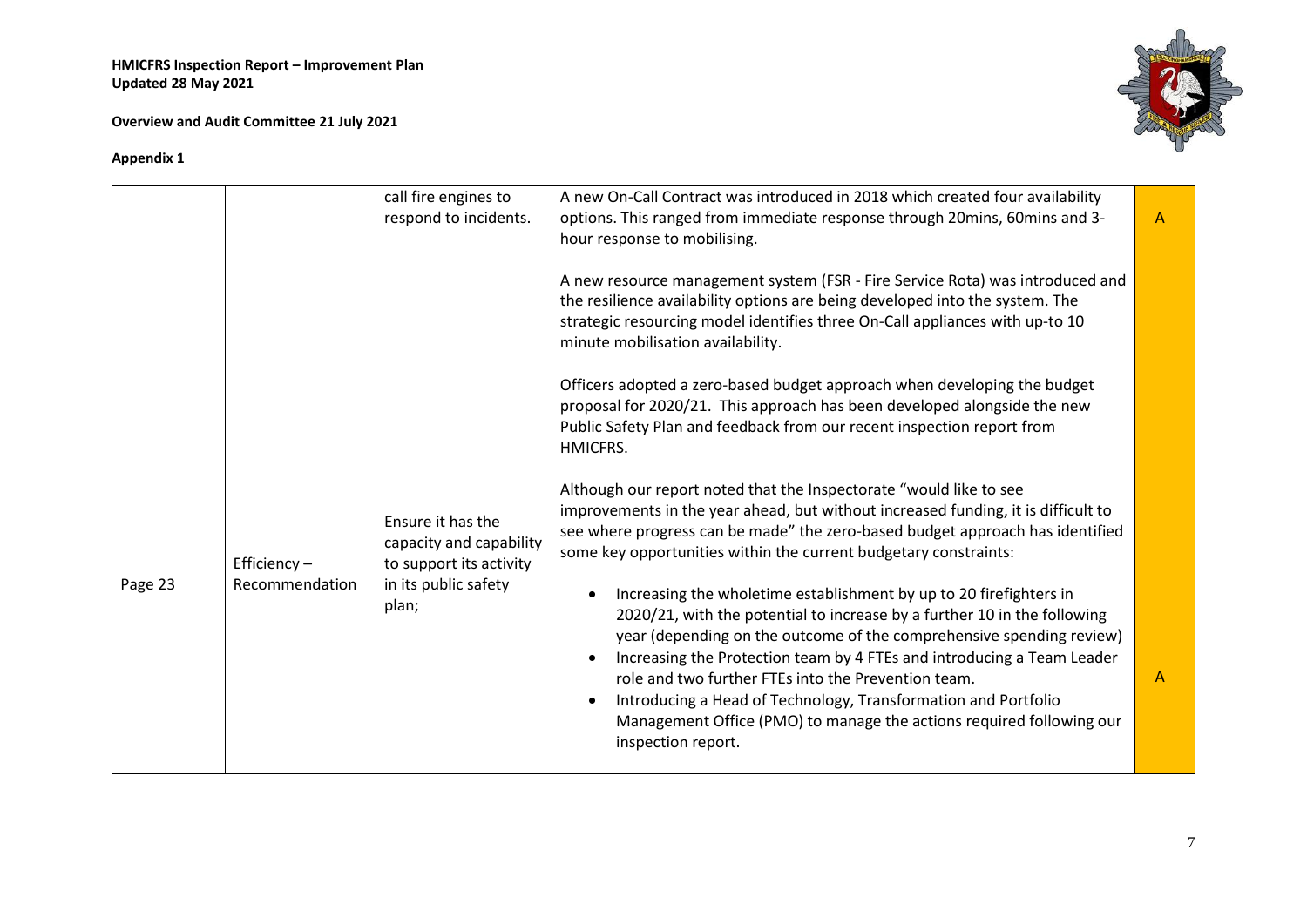**Overview and Audit Committee 21 July 2021**



| Page 23 | Efficiency $-$<br>Recommendation     | Consult with the<br>people of<br>Buckinghamshire and<br>Milton Keynes on<br>options to have the<br>most effective and<br>efficient response<br>against the financial<br>environment in which<br>it operates. | The 2020-2025 Public Safety Plan (PSP) was approved for public consultation at<br>the Authority's 18 September 2019 meeting. The consultation was open for an<br>eight-week period from 23 September to 18 November 2019.<br>The plan has since been approved and came into effect from April 1 <sup>st</sup> 2020<br>Officers will proceed with the further development of the strategy proposals set<br>out in the PSP having regard to the consultation feedback as they are progressed<br>and to undertake further consultations with stakeholders potentially affected by<br>any specific changes arising from their implementation.                                                                                                            | G            |
|---------|--------------------------------------|--------------------------------------------------------------------------------------------------------------------------------------------------------------------------------------------------------------|------------------------------------------------------------------------------------------------------------------------------------------------------------------------------------------------------------------------------------------------------------------------------------------------------------------------------------------------------------------------------------------------------------------------------------------------------------------------------------------------------------------------------------------------------------------------------------------------------------------------------------------------------------------------------------------------------------------------------------------------------|--------------|
| Page 25 | Efficiency - Area<br>for Improvement | The service should use<br>sound financial<br>management to<br>ensure all additional<br>costs such as pension<br>liability are accounted<br>for and that there is a<br>contingency plan.                      | The zero-based budgeting approach adopted for 2020/21 reviewed all costs to<br>ensure that the right amount of money is being spent in the right places.<br>The Medium-Term Financial Plan (MTFP) for 2020/21 to 2024/25 shows two<br>scenarios, one with the continuation of the pension grant funding and the other<br>showing the impact if it were to cease after 2020/21.<br>Following approval of the PSP a Financial Strategy has been developed, this was<br>considered by the Executive Committee in November 2020 and approved by the<br>Fire Authority in December 2020. The strategy included the development of<br>alternative scenarios and contingency plans and further addressed the two<br>efficiency recommendations shown above. | $\mathsf{A}$ |
| Page 31 | People-Area for<br>Improvement       | The service should put<br>in place an achievable<br>succession plan, for<br>the whole<br>organisation.                                                                                                       | Regular systematic and rigorous strategic workforce and succession planning<br>processes are in place, which incorporate current Public Safety Plan<br>requirements and horizon scanning of likely future external and internal<br>challenges.                                                                                                                                                                                                                                                                                                                                                                                                                                                                                                       |              |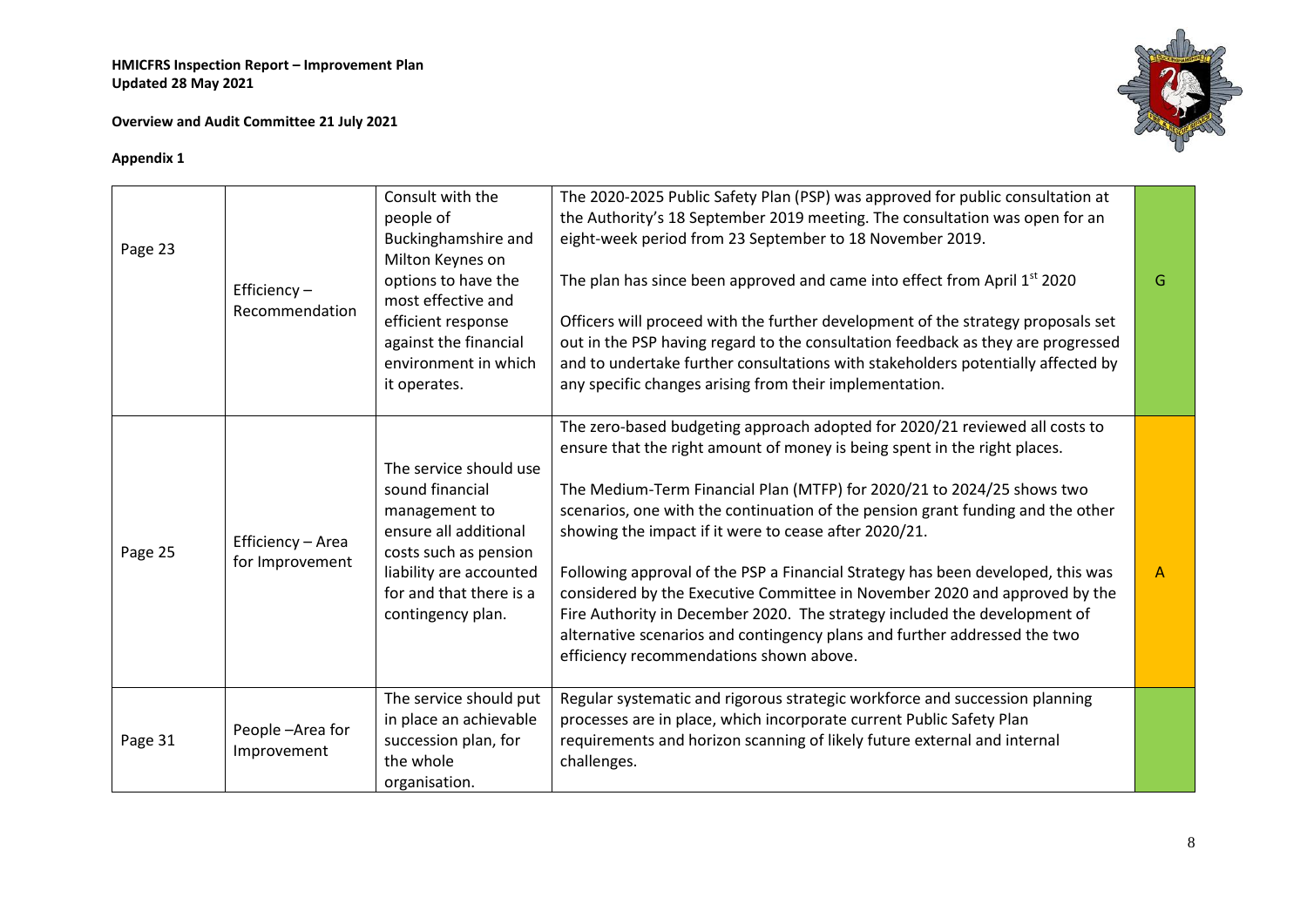**Overview and Audit Committee 21 July 2021**



|         |                                  |                                                                                                                                                                     | Outcomes from these processes are subsequently translated into timely<br>interventions to ensure the Authority continues to meet workforce capacity<br>requirements and build capability.                                                                                                                    | G |
|---------|----------------------------------|---------------------------------------------------------------------------------------------------------------------------------------------------------------------|--------------------------------------------------------------------------------------------------------------------------------------------------------------------------------------------------------------------------------------------------------------------------------------------------------------|---|
|         |                                  |                                                                                                                                                                     | In addition, it provides opportunity to refresh the workforce through the<br>identification of people; internally and where required externally to fill identified<br>key positions.                                                                                                                         |   |
|         |                                  |                                                                                                                                                                     | The Equality, Diversity and Inclusion (EDI) group is well established. They meet<br>monthly to progress the 6-, 12- and 18-month objectives.                                                                                                                                                                 |   |
| Page 33 | People - Area for<br>Improvement | The service should<br>plan to be more<br>ambitious in its efforts<br>to attract a more<br>diverse workforce<br>which better reflects<br>the community it<br>serves. | The EDI objectives 2020 -2025 are being presented to the Fire Authority on 16<br>June 2021, having previously been approved at Performance Monitoring Board<br>and Strategic Management Board. The objectives provide an update on progress<br>to date, EDI headlines of workstreams and EDI workforce data. |   |
|         |                                  |                                                                                                                                                                     | The tangible objectives have been reviewed and extended to 24 months from 18<br>months, to reflect the amount of work being carried out in regard to EDI. The EDI<br>objectives are reflective of HMICFRS recommendations and the refreshed<br>corporate plan.                                               | A |
|         |                                  |                                                                                                                                                                     | The Recruitment Oversight Board meets on a regular basis, where stakeholders<br>from across the service discuss resourcing and recruitment to ensure a joined-up<br>approach. The end to end process has been mapped out and further meetings<br>are planned.                                                |   |
| Page 34 | People - Area for<br>Improvement | The service should put<br>in place an open and<br>fair process to                                                                                                   | Our talent management programme, continues to ensure replenished<br>development pools at each level, resulting in staff with the required skills to fulfil<br>the roles when needed.                                                                                                                         |   |